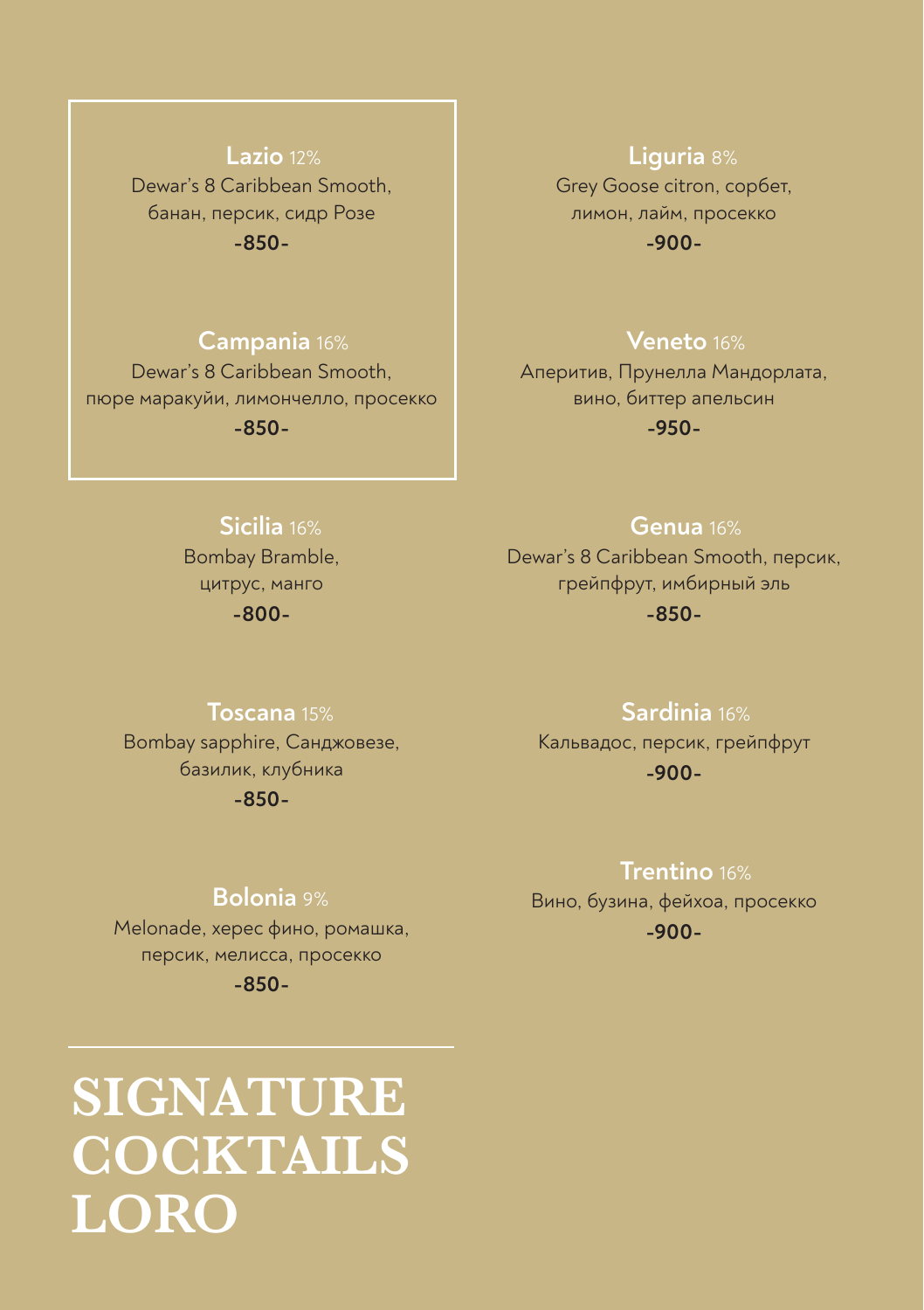#### Cioccolato 15%

Courvoisier VSOP адвокат, лунго, ваниль

 $-800-$ 

## Negroni 30%

Oxley gin, Carpano Antica formula, Martini bitter  $-1000-$ 

#### Drv Martini 39%

Sipsmith, dolin dry  $-1000-$ 

# Tommy's margarita 15%

Patron silver, лайм, агава  $-850-$ 

# **Blood and Sand 16%**

Dewar's 15, апельсин, вишня, вермут  $-800-$ 

# Old Cuban 18%

Bacardi 8, лайм, мята. биттер, просекко

 $-850-$ 

# **Rusty Nail 42%** Auchentoshan Three Wood. drambui  $-1300-$

# THE GREAT **CLASSIC** COCKTAILS

#### **Espresso Martini 12%**

Grey Goose, ликёр кофе, эспрессо  $-800-$ 

#### Pisco sour 15%

Pisco, лимон, сахар, биттер, белок  $-800-$ 

# Old - fashioned 38%

Michter's rye bourbon, caxap, биттер  $-1,400-$ 

# Manhattan 38%

Michter's Rye Whiskey. Carpano Antica formula, angostura bitter  $-1750-$ 

# Bloody Mary 10%

Grey Goose, томатный сок, сельдерей, специи  $-800-$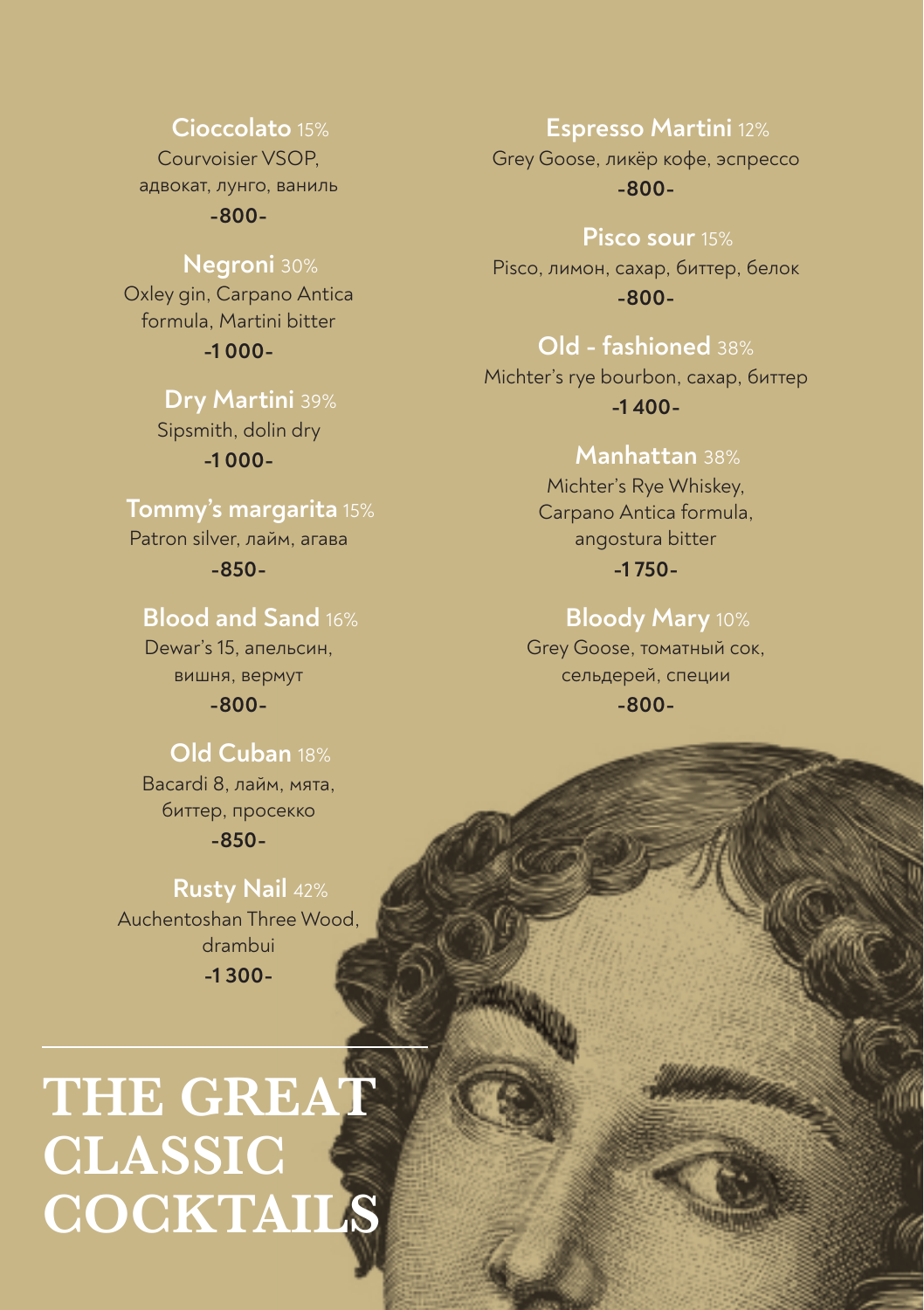## rtasting set 3x20 ml = 2000

| Dewar's Caribbean Smooth 8 y.o.      |  |
|--------------------------------------|--|
| Aberfeldy 12 y.o.   Aultmore 12 y.o. |  |

# ВИСКИ 40 МЛ

| ШОТЛАНДИЯ. КУПАЖИРОВАННЫЙ ВИСКИ.            |      |  |
|---------------------------------------------|------|--|
| Dewar's White Label, 40%                    | 500  |  |
| Dewar's Caribbean Smooth 8 y.o.             | 550  |  |
| Dewar's Portuguese Smooth 8 y.o.            | 550  |  |
| Dewar's Japanese Smooth 8 y.o., 40%         | 550  |  |
| Dewar's 12 y.o., 40%                        | 750  |  |
| Dewar's 15 y.o., 40%                        | 1000 |  |
| Dewar's 18 y.o., 40%                        | 1350 |  |
| Chivas Regal 12y.o., 40%                    | 1000 |  |
| Chivas Regal XV, 40%                        | 1400 |  |
| Johnnie Walker Black Label 12 y.o., 43%     | 650  |  |
| ШОТЛАНДИЯ. СОЛОДОВЫЙ ВИСКИ.                 |      |  |
| Aberfeldy 12 y.o., 40%                      | 1100 |  |
| Aberfeldy 16 y.o., 40%                      | 1250 |  |
| Aultmore 12 y.o., 46%                       | 750  |  |
| Royal Brackla 12 y.o., 40%                  | 1200 |  |
| Craigellachie 13 y.o., 46%                  | 1100 |  |
| Deveron 12 y.o., 40%                        | 900  |  |
| Auchentoshan "American Oak", 40%            | 700  |  |
| Auchentoshan Sauvignon<br>Blanc Finish, 47% | 1150 |  |
| Highland Park 12 y.o., 40%                  | 1350 |  |
| Highland park 18 y.o., 43%                  | 3150 |  |
| The Macallan Double Cask 12 y.o., 40%       | 1600 |  |
| The Macallan Triple Cask 12 y.o., 40%       | 1600 |  |
| The Macallan Sherry Cask 12 y.o., 40%       | 900  |  |
| Laphroaig, 10 y.o., 40%                     | 1250 |  |
| Ledaig 10 y.o., 46%                         | 1050 |  |
| Talisker 10 y.o., 45,8%                     | 800  |  |
| Glenfiddich 15 y.o., 40%                    | 2700 |  |
| The Glenlivet 15 y.o., 40%                  | 1550 |  |
| Lagavulin 16 y.o., 43%                      | 2000 |  |
| Glen Scotia 18 y.o., 46%                    | 1750 |  |
| Deanston, 18 y.o., 46%                      | 2200 |  |

### ШОТЛАНДИЯ. SPECIAL EDITION.

1200

| Laphroaig" Quarter Cask, 48%             | 950  |
|------------------------------------------|------|
| The Balvenie Caribbean Cask 14 y.o., 40% | 1100 |
| Auchentoshan, "Three Wood", 43%          | 1150 |
| Glenfiddich 21 y.o., 40%                 | 1800 |

#### ШОТЛАНДИЯ. LIMITED EDITION.

| Lagavulin 12 y.o., 56,5%                   | 1350 |
|--------------------------------------------|------|
| The Glenlivet 18 y.o., 43%                 | 2400 |
| Brodick Bar, Arran, 20 y.o., 46%           | 2400 |
| The Macallan Rare Cask, 43%                | 5700 |
| The Dalmore 12 y.o., 40%                   | 1800 |
| The Dalmore 15y.o., 40%                    | 3350 |
| The Dalmore 18y.o., 43%                    | 5000 |
| The Dalmore King Alexander III, 40%        | 4800 |
| Ferry To Islay Blended Malt Scotc, 55,1%   | 7000 |
| ЯПОНИЯ                                     |      |
| Suntory Toki, 43%                          | 850  |
| <b>ИРЛАНДИЯ</b>                            |      |
| Jameson Black Barrel, 40%                  | 850  |
| Teeling Stout Cask, 46%                    | 1000 |
| Green Spot, 40%                            | 1500 |
| США                                        |      |
| Michter's Rye Whiskey, 42%                 | 950  |
| Hudson" Baby Bourbon, 46%                  | 1650 |
| Buffalo Trace, 40%                         | 550  |
| Jim Beam, Double oak, 43%                  | 550  |
| Maker's Mark, 45%                          | 750  |
| Kentucky Owl Confiscated Bourbon,<br>48,2% | 3500 |
| Jim Beam Rye, 40%                          | 500  |
| <b>ИТАЛЬЯНСКИЙ</b>                         |      |
| Puni Gold, 43%                             | 1000 |
| АНГЛИЙСКИЙ                                 |      |
| The English Smokey, 43%                    | 1250 |
| ШВЕДСКИЙ                                   |      |
| Mackmyra Svensk Ek, 46,1%                  | 1900 |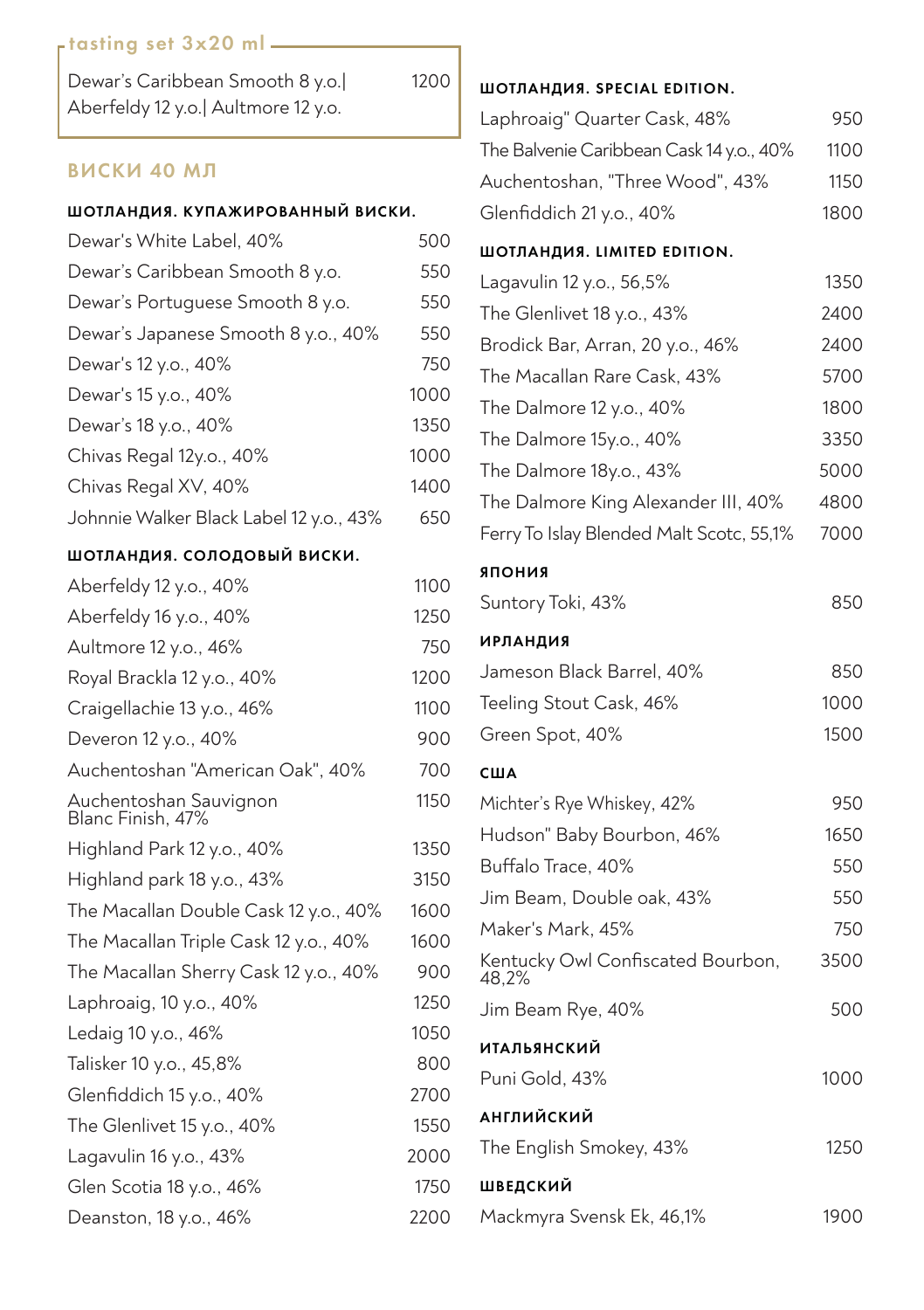## ВОДКА 40 МЛ

| Reyka Small Batch Vodka, 40% | 750 |
|------------------------------|-----|
| Grey Goose, 40%              | 550 |
| Ketel One, 40%               | 450 |
| Чистые Росы, 40%             | 450 |
| Absolut Original, 40%        | 450 |
| Онегин, 40%                  | 350 |
| Белуга Нобл, 40%             | 380 |

#### **РОМ 40 МЛ**

| BACARDÍ Gran Reserva 8 Anos, 40%   | 750  |
|------------------------------------|------|
| Havana Club" Anejo 7 Anos, 40%     | 650  |
| Banks 5 Island Rum, 43%            | 700  |
| Brugal 1888, 40%                   | 1050 |
| Botucal" Reserva Exclusiva, 40%    | 900  |
| Zacapa 23 Solera Gran Reserva, 40% | 1350 |
| A.H.Riise Royal Danish Navy, 40%   | 1700 |

#### ТЕКИЛА & МЕСКАЛЬ 40 МЛ

| Patron Silver, 40%    | 900  |
|-----------------------|------|
| Patron Reposado, 40%  | 1000 |
| Patron Anejo, 40%     | 1100 |
| Don Julio 1942, 38%   | 2300 |
| Burrito Fiestero, 40% | 1500 |

## ДЖИН 40 МЛ

| Beefeater Dry Gin, 40% (England)                          | 600  |
|-----------------------------------------------------------|------|
| Bombay Sapphire, 47% (England)                            | 650  |
| Bombay Bramble, 37,5% (England)                           | 700  |
| Martin Miller's, London dry Gin, 40%<br>(England)         | 950  |
| Martin Miller's, "9 Moons"<br>Agedd Barrel, 40% (England) | 4000 |
| Oxley, 47% (England)                                      | 900  |
| Sipsmith 41,6% (England)                                  | 800  |
| Monkey 47, 47%, (Germany)                                 | 2200 |
| Hendricks, 44% (Scotchland)                               | 1400 |
| Roku, 43% (Japan)                                         | 800  |
| Brockman's, 40% (England)                                 | 850  |
| Normindia, 41,4% (France)                                 | 700  |
| КАЛЬВАДОС 40 МЛ                                           |      |
| Coeur de Lion Calvados                                    | 1450 |

| Pays d'Auge VSOP, 40%                         |  |
|-----------------------------------------------|--|
| Coeur de Lion Calvados<br>Pays d'Auge XO, 40% |  |

#### КОНЬЯК 40 МЛ

| Baron Otard V.S., 40%                    | 600   |
|------------------------------------------|-------|
| Baron Otard V.S.O.P., 40%                | 750   |
| Baron Otard X.O., 40%                    | 2100  |
| Courvoisier V.S.O.P., 40%                | 10.50 |
| Courvoisier X.O., 40%                    | 4000  |
| Camus V.S., 40%                          | 750   |
| Camus V.S.O.P., 40%                      | 950   |
| Martell V.S.O.P., 40%                    | 1250  |
| Tesseron, Lot Nº 53 "Perfection" XO, 40% | 7000  |
| КРЕПЛЕННЫЕ ВИНА,<br>АМАРО И ЛИКЕРЫ       |       |

#### ВЕРМУТЫ 75 МЛ

| Martini Riserva Speciale<br>Ambrato, 18% | 600 |
|------------------------------------------|-----|
| Martini Riserva Speciale<br>Rubino, 18%  | 600 |
| Lillet Blanc. 17%                        | 650 |
| ЛИКЕРЫ, БИТТЕРЫ, АМАРО<br>И ПРОЧИЕ 40 МЛ |     |
| Fernet Branca, 40%                       | 550 |
| Martini BITTER, 28.5%                    | 550 |
| Becherovka. 38%                          | 450 |
| Beluga Hunting Berry, 38%                | 380 |
| Beluga Hunting Herbal, 38%               | 380 |

#### **ХЕРЕС 75 МЛ**

| Barbadillo, Fino, 15%                       | 700  |
|---------------------------------------------|------|
| Gonzalez Byass, Tio Pepe Fino, 15%          | 950  |
| Gonzalez Byass, Oloroso, 20,5%              | 1700 |
| Gonzalez Byass,<br>Noe Pedro Ximenes, 15,5% | 2750 |

# 0 ПОРТО 75 МЛ

| Quinta Do Infantado, Tawny, 19,5%       | 900. |
|-----------------------------------------|------|
| Quinta Do Crasto, Colheita 2001, 20%    | 1700 |
| Churchill's LBV, 19.5%                  | 1500 |
| Taylor's 10 y.o., 20%                   | 2000 |
| Warre's Otima, 20 y.o., Tawny Port, 20% | 2800 |
|                                         |      |

#### **ПИВО 330 МЛ**

1700

| 850  |
|------|
| 800  |
| 500  |
| 600. |
|      |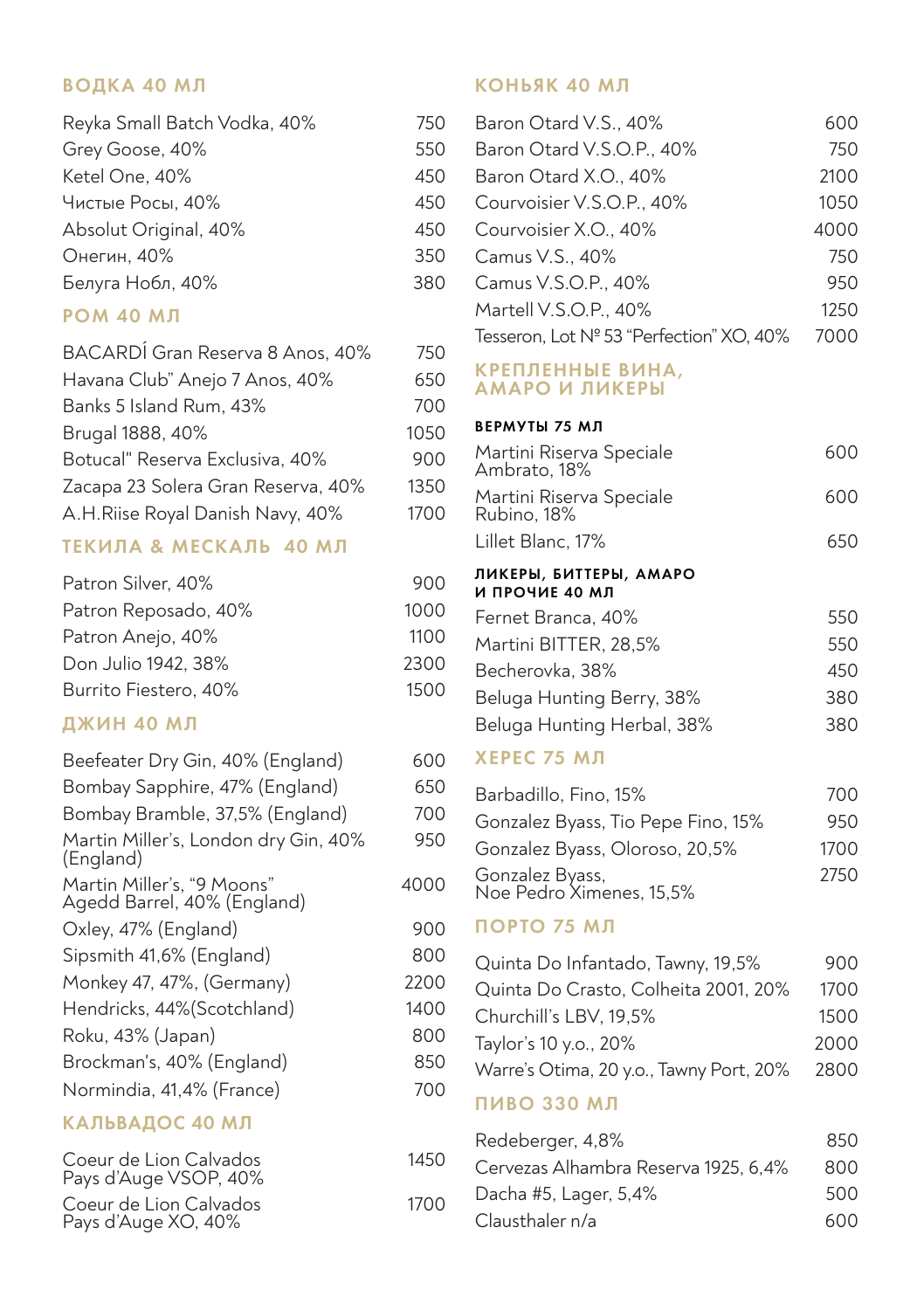# КИТАЙСКИЙ ЧАЙ

# ЗЕЛЕНЫЙ ЧАЙ

| Лунцзин                        | 500 мл | 700 |
|--------------------------------|--------|-----|
| Моли Люй Чжу                   | 500 мл | 700 |
| <b>УЛУН</b>                    |        |     |
| Те Гуанин Сипин Аньси          | 500 мл | 650 |
| Да Хун Пао Цин Сян             | 500 мл | 850 |
| Габа Малахит                   | 500 мл | 850 |
| Най Сян                        | 500 мл | 650 |
| <b>ЧЁРНЫЙ ЧАЙ</b>              |        |     |
| Ассам королевский              | 500 мл | 850 |
| <b>ПУЭР</b>                    |        |     |
| Шу Пуэр                        | 500 мл | 850 |
| ДРУГИЕ ЧАИ                     |        |     |
| Мандарин - Имбирь - Лист лайма | 500 мл | 750 |
| Русские узоры                  | 500 мл | 650 |
| Гречишный                      | 500 мл | 650 |
| <b>КОФЕ</b>                    |        |     |
| Эспрессо                       | 30 мл  | 250 |
| Двойной эспрессо               | 60 мл  | 250 |
| Американо                      | 200 мл | 250 |
| Капучино                       | 200 мл | 370 |
| Пикколо                        | 100 мл | 250 |
| Латте                          | 250 мл | 350 |
| Флэт Уайт                      | 200 мл | 370 |
| Матча Латте                    | 250 мл | 350 |
| Эспрессо-тоник                 | 200 мл | 350 |

Молоко растительное +70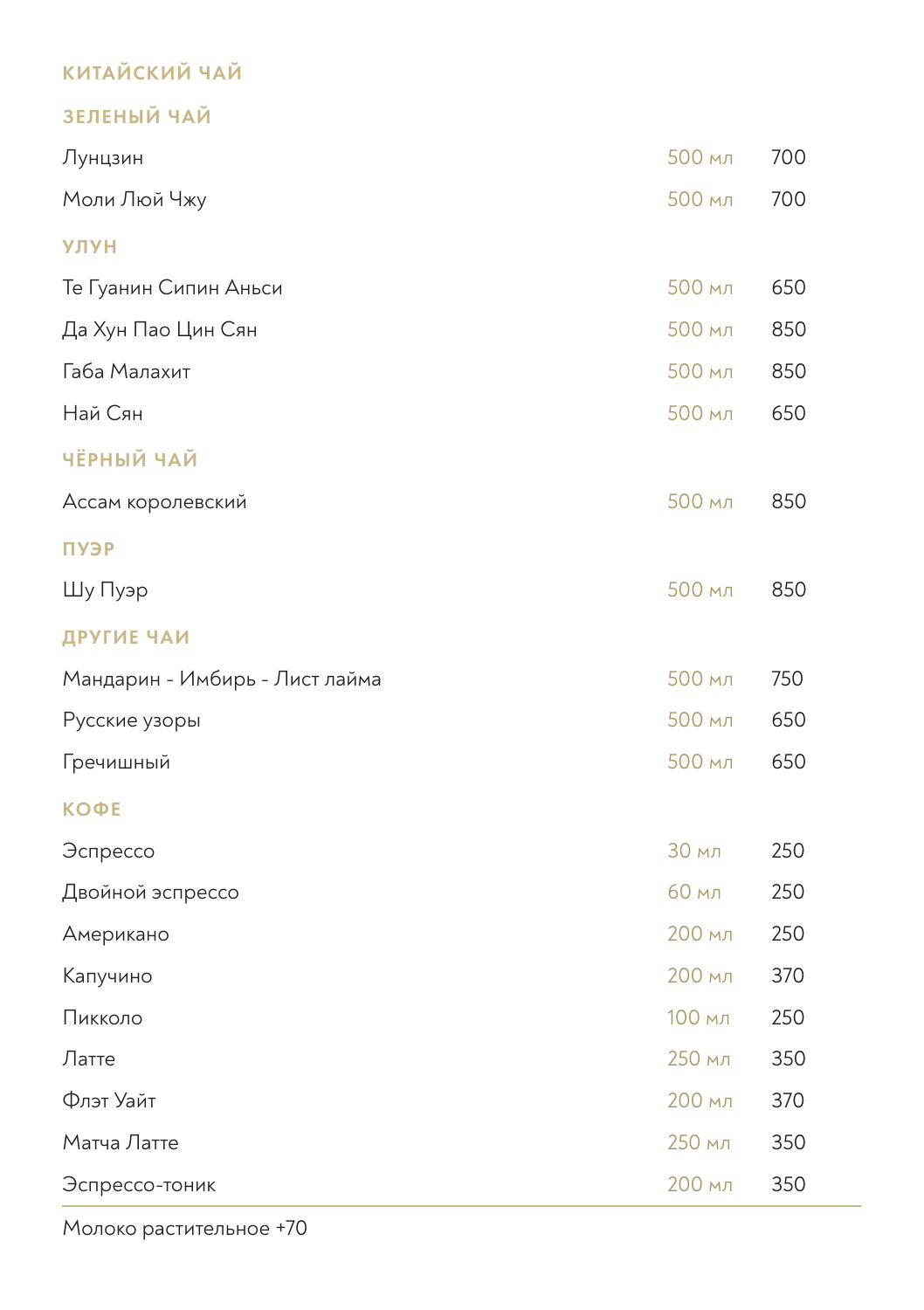# БЕЗАЛКОГОЛЬНЫЕ КОКТЕЙЛИ

| Манго - Ромашка<br>сок манго, ромашковый чай                   | 250 мл | 450 |
|----------------------------------------------------------------|--------|-----|
| Малина - Пломбир                                               | 250 мл | 550 |
| Virgin Riesling<br>рислинг б/а, дыня, лист лайма, лимон        | 250 мл | 600 |
| Fizzy rosso<br>санджовезе б/а, фисташка, крем бальзамик, лимон | 250 мл | 600 |
| <b>ВОДА НЕГАЗИРОВАННАЯ</b>                                     |        |     |
| Petroglyph, Still Water                                        | 375 мл | 470 |
| <b>ВОДА ГАЗИРОВАННАЯ</b>                                       |        |     |
| Petroglyph, Sparkling Water                                    | 375 мл | 470 |
| СОКИ                                                           |        |     |
| Franz Josef Rauch (апельсин, яблоко, томат, клюква)            | 200 мл | 420 |
| <b>ТОНИКИ</b>                                                  |        |     |
| Fever - Tree, Premium Indian Tonic                             | 200 мл | 500 |
| Fever - Tree, Mediterranean Tonic Water                        | 200 мл | 500 |
| Fever - Tree, Elderflower Tonic Water                          | 200 мл | 500 |
| ГАЗИРОВАННЫЕ НАПИТКИ                                           |        |     |
| Coca-cola                                                      | 330 мл | 380 |
| Coca-cola light                                                | 330 мл | 380 |
| Fever Tree, Ginger Ale                                         | 200 мл | 500 |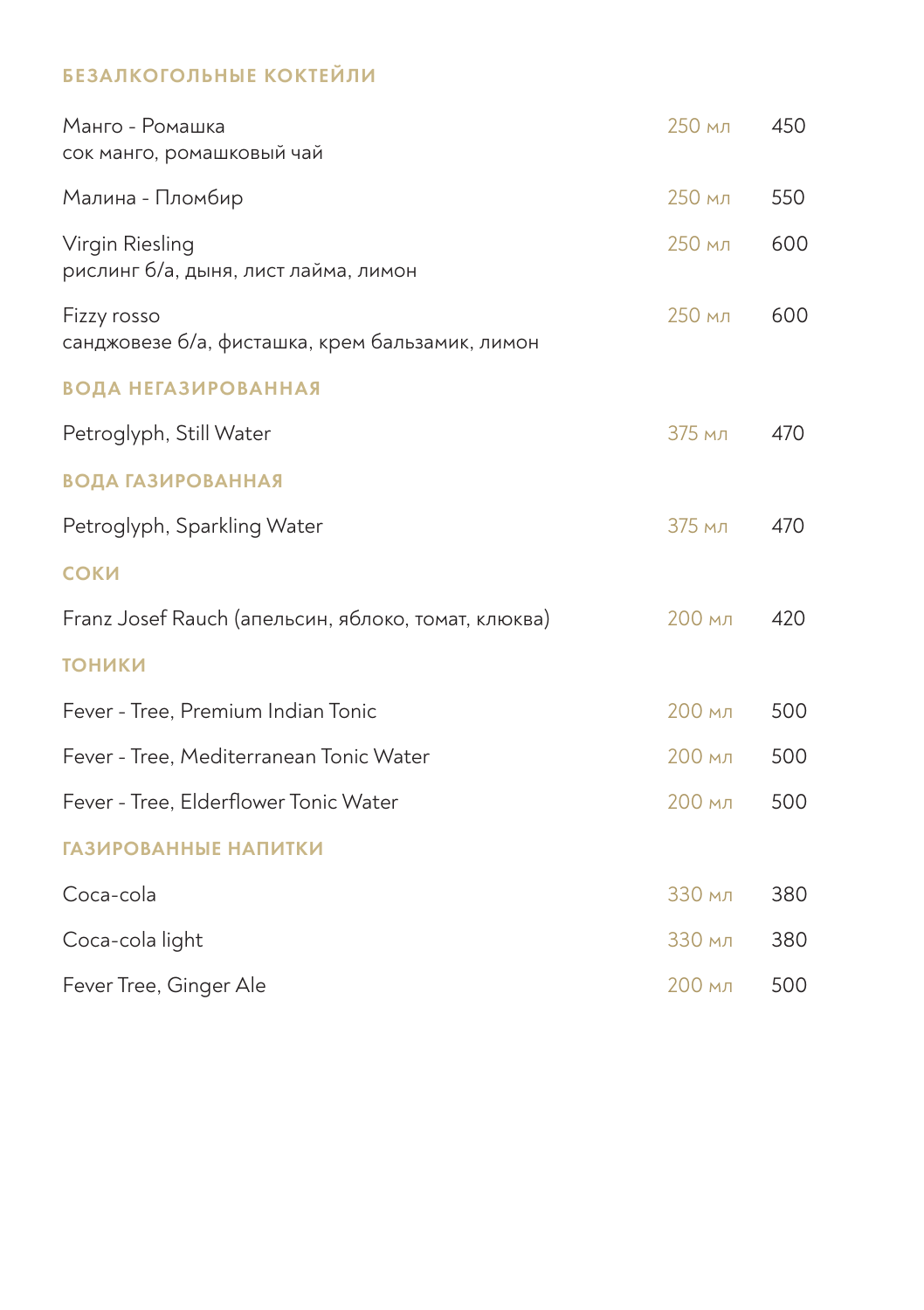# **Lazio** 12% Dewar's 8 Caribbean Smooth, banana, peach, cider rose **-850-**

# **Campania** 16%

Dewar's 8 Caribbean Smooth, passion fruit puree, limoncello, prosecco **-850-**

#### **Liguria** 8%

Grey Goose citron, sorbet, lemon, lime, prosecco **-900-**

#### **Veneto** 16%

Aperitivo, Prunella mandorlata, white wine, orange bitter **-950-**

# **Sicilia** 16%

Bombay Bramble, orange, mango **-800-**

#### **Genua** 16%

Dewars 8 Caribbean Smooth, paech, grapefruit, ginger ale **-850-**

#### **Toscana** 15%

 Bombay sapphire, Sangiovese, basil, strawberry **-850-**

#### **Bolonia** 9%

 Melonade, Sherry fino, chamomile, peach, prosecco **-850-**

# **SIGNATURE COCKTAILS LORO**

# **Sardinia** 16%

Calvados, peach, grapefruit **-900-**

### **Trentino** 16%

White Wine, elderflower, feijoa, prosecco **-900-**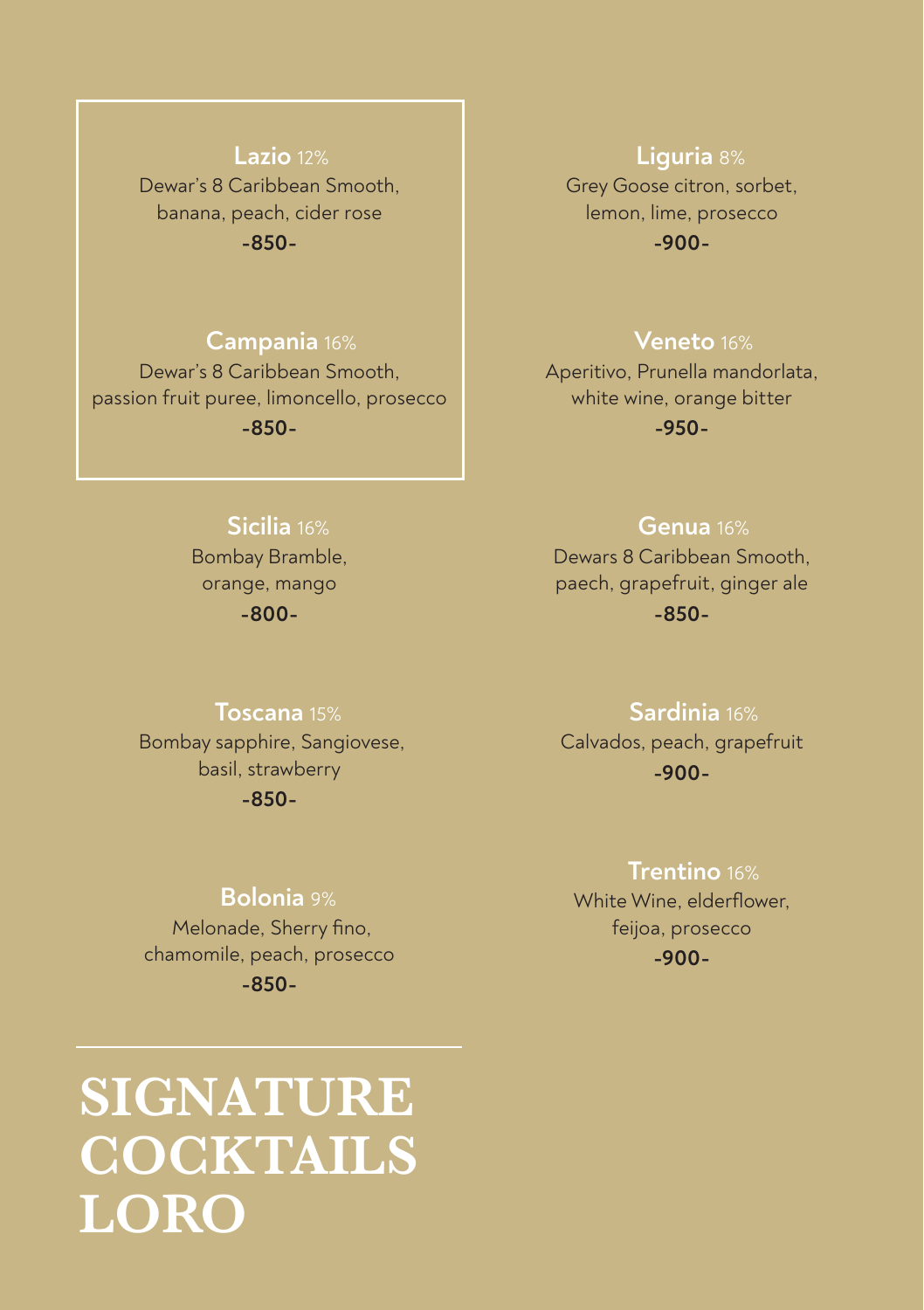#### **Cioccolato** 15%

Courvoisier VSOP, advocaat, lungo, vanilla

**-800-**

## **Negroni** 30%

 Oxley gin, Carpano Antica formula, Martini bitter **-1 000-**

> **Dry Martini** 39% Sipsmith, dolin dry **-1 000-**

# **Tommy's margarita** 15%

Patron silver, lime, agave **-850-**

# **Blood and Sand** 16%

Dewar's 15, orange, cherry, vermouth

**-800-**

# **Old Cuban** 18%

Bacardi 8, lime, mint, bitter, prosecco

**-850-**

 **Rusty Nail** 42% Auchentoshan Three Wood, drambui **-1 300-**

# **THE GREAT CLASSIC COCKTAILS**

#### **Espresso Martini** 12%

Grey Goose, coffee liqueur, espresso **-800-**

 **Pisco sour** 15%

Pisco, lemon, sugar, bitter, protein **-800-**

# **Old - fashioned** 38%

Michter's rye bourbon, sugar, bitter **-1 400-**

# **Manhattan** 38%

Michter's Rye Whiskey, Carpano Antica formula, angostura bitter **-1 750-**

# **Bloody Mary** 10%

Grey Goose, tomato juice, celery, spices **-800-**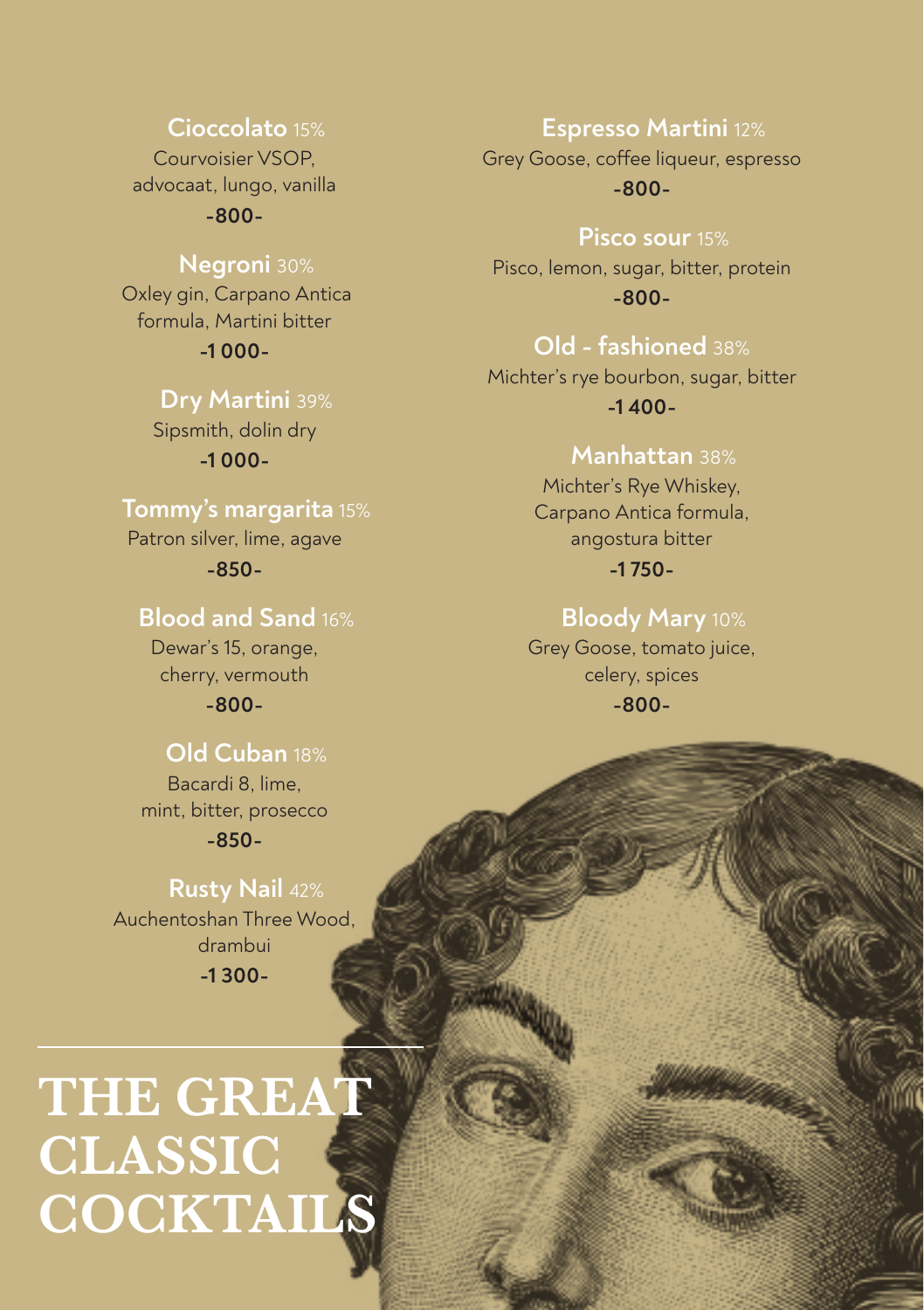#### tasting set 3x20 ml

| Dewar's Caribbean Smooth 8 y.o.      |  |
|--------------------------------------|--|
| Aberfeldy 12 y.o.   Aultmore 12 y.o. |  |

1200

#### WHISKY & WHISKEY 40 ML

#### BLENDED WHISKEY. SCOTLAND

| Dewar's White Label, 40%                | 500  |
|-----------------------------------------|------|
| Dewar's Caribbean Smooth 8 y.o.         | 550  |
| Dewar's Portuguese Smooth 8 y.o.        | 550  |
| Dewar's Japanese Smooth, 8 y.o., 40%    | 550  |
| Dewar's 12 y.o., 40%                    | 750  |
| Dewar's 15 y.o., 40%                    | 1000 |
| Dewar's 18 y.o., 40%                    | 1350 |
| Chivas Regal 12y.o., 40%                | 1000 |
| Chivas Regal XV, 40%                    | 1400 |
| Johnnie Walker Black Label 12 y.o., 43% | 650  |

#### SINGLE MALT. SCOTLAND

| Aberfeldy 12 y.o., 40%                      | 1100 |
|---------------------------------------------|------|
| Aberfeldy 16 y.o., 40%                      | 1250 |
| Aultmore 12 y.o., 46%                       | 750  |
| Royal Brackla 12 y.o., 40%                  | 1200 |
| Craigellachie 13 y.o., 46%                  | 1100 |
| Deveron 12 y.o., 40%                        | 900  |
| Auchentoshan "American Oak", 40%            | 700  |
| Auchentoshan Sauvignon<br>Blanc Finish, 47% | 1150 |
| Highland Park 12 y.o., 40%                  | 1350 |
| Highland park 18 y.o., 43%                  | 3150 |
| The Macallan Double Cask 12 y.o., 40%       | 1600 |
| The Macallan Triple Cask 12 y.o., 40%       | 1600 |
| The Macallan Sherry Cask 12 y.o., 40%       | 900  |
| Laphroaig, 10 y.o., 40%                     | 1250 |
| Ledaig 10 y.o., 46%                         | 1050 |
| Talisker 10 y.o., 45,8%                     | 800  |
| Glenfiddich 15 y.o., 40%                    | 2700 |
| The Glenlivet 15 y.o., 40%                  | 1550 |
| Lagavulin 16 y.o., 43%                      | 2000 |
| Glen Scotia 18 y.o., 46%                    | 1750 |
| Deanston, 18 y.o., 46%                      | 2200 |

#### SINGLE MALT. SCOTLAND. SPECIAL EDITION.

| Laphroaig" Quarter Cask, 48%             | 950  |
|------------------------------------------|------|
| The Balvenie Caribbean Cask 14 y.o., 40% | 1100 |
| Auchentoshan, "Three Wood", 43%          | 1150 |
| Glenfiddich 21 y.o., 40%                 | 1800 |

#### SINGLE MALT. SCOTLAND. LIMITED EDITION.

| Lagavulin 12 y.o., 56,5%                   | 1350 |
|--------------------------------------------|------|
| The Glenlivet 18 y.o., 43%                 | 2400 |
| Brodick Bar, Arran, 20 y.o., 46%           | 2400 |
| The Macallan Rare Cask, 43%                | 5700 |
| The Dalmore 12 y.o., 40%                   | 1800 |
| The Dalmore 15y.o., 40%                    | 3350 |
| The Dalmore 18y.o., 43%                    | 5000 |
| The Dalmore King Alexander III, 40%        | 4800 |
| Ferry To Islay Blended Malt Scotc, 55,1%   | 7000 |
| <b>JAPAN</b>                               |      |
| Suntory Toki, 43%                          | 850  |
| <b>IRISH</b>                               |      |
| Jameson Black Barrel, 40%                  | 850  |
| Teeling Stout Cask, 46%                    | 1000 |
| Green Spot, 40%                            | 1500 |
|                                            |      |
| <b>USA</b>                                 |      |
| Michter's Rye Whiskey, 42%                 | 950  |
| Hudson" Baby Bourbon, 46%                  | 1650 |
| Buffalo Trace, 40%                         | 550  |
| Jim Beam, Double oak, 43%                  | 550  |
| Maker's Mark, 45%                          | 750  |
| Kentucky Owl Confiscated Bourbon,<br>48.2% | 3500 |
| Jim Beam Rye, 40%                          | 500  |
| <b>ITALIAN</b>                             |      |
| Puni Gold, 43%                             | 1000 |
| <b>ENGLAND</b>                             |      |
| The English Smokey, 43%                    | 1250 |
| <b>SWEDEN</b>                              |      |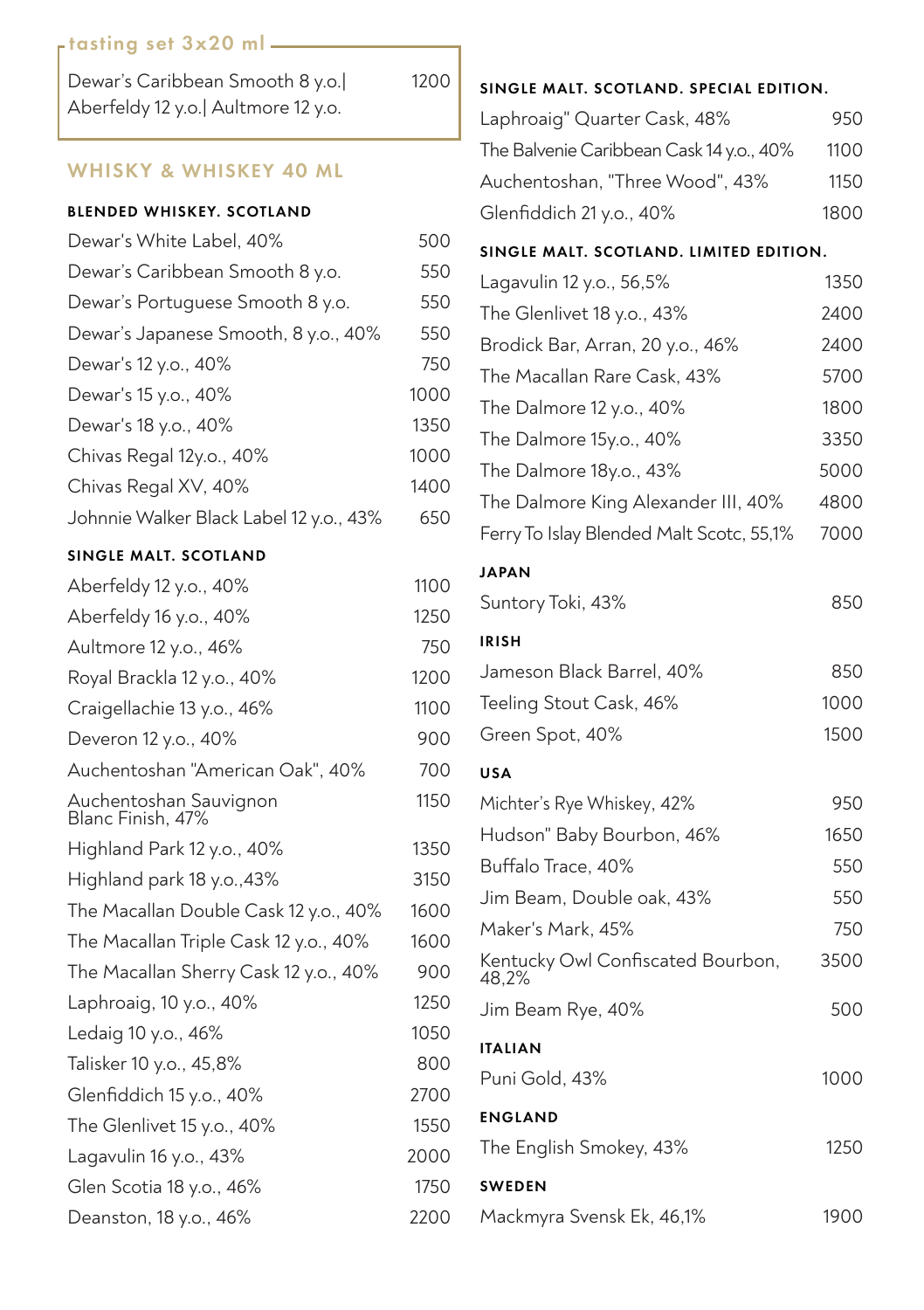#### VODKA 40 ML

| 750 |
|-----|
| 550 |
| 450 |
| 450 |
| 450 |
| 350 |
| 380 |
|     |

### RUM 40 ML

| BACARDÍ Gran Reserva 8 Anos, 40%   | 750  |
|------------------------------------|------|
| Havana Club" Anejo 7 Anos, 40%     | 650  |
| Banks 5 Island Rum, 43%            | 700  |
| Brugal 1888, 40%                   | 1050 |
| Botucal" Reserva Exclusiva, 40%    | 900  |
| Zacapa 23 Solera Gran Reserva, 40% | 1350 |
| A.H.Riise Royal Danish Navy, 40%   | 1700 |
|                                    |      |

### TEQUILA & MEZCAL 40 ML

| Patron Silver, 40%    | 900  |
|-----------------------|------|
| Patron Reposado, 40%  | 1000 |
| Patron Anejo, 40%     | 1100 |
| Don Julio 1942, 38%   | 2300 |
| Burrito Fiestero, 40% | 1500 |

## GIN 40 ML

| Beefeater Dry Gin, 40% (England)                          | 600  |
|-----------------------------------------------------------|------|
| Bombay Sapphire, 47% (England)                            | 650  |
| Bombay Bramble, 37,5% (England)                           | 700  |
| Martin Miller's, London dry Gin, 40%<br>(England)         | 950  |
| Martin Miller's, "9 Moons"<br>Agedd Barrel, 40% (England) | 4000 |
| Oxley, 47% (England)                                      | 900  |
| Sipsmith 41,6% (England)                                  | 800  |
| Monkey 47, 47%, (Germany)                                 | 2000 |
| Hendricks, 44% (Scotchland)                               | 1400 |
| Roku, 43% (Japan)                                         | 750  |
| Brockman's, 40% (England)                                 | 850  |
| Normindia, 41,4% (France)                                 | 700  |
| <b>CALVADOS 40 ML</b>                                     |      |
| Coeur de Lion Calvados                                    | 1450 |

| Coeur de Lion Calvados<br>Pays d'Auge VSOP, 40% | 1450 |
|-------------------------------------------------|------|
| Coeur de Lion Calvados<br>Pays d'Auge XO, 40%   | 1700 |

### COGNAC 40 ML

| Baron Otard V.S., 40%                          | 600  |
|------------------------------------------------|------|
| Baron Otard V.S.O.P., 40%                      | 750  |
| Baron Otard X.O., 40%                          | 2100 |
| Courvoisier V.S.O.P., 40%                      | 1050 |
| Courvoisier X.O., 40%                          | 4000 |
| Camus V.S., 40%                                | 750  |
| Camus V.S.O.P., 40%                            | 950  |
| Martell V.S.O.P., 40%                          | 1250 |
| Tesseron, Lot Nº 53 "Perfection" XO, 40%       | 7000 |
| FORTIFIED WINES.<br><b>AMARO &amp; LIQUERS</b> |      |
| <b>VERMOUTH 75 ML</b>                          |      |
| Martini Riserva Speciale<br>Ambrato, 18%       | 600  |
| Martini Riserva Speciale<br>Rubino. 18%        | 600  |

- Lillet Blanc, 17% 650
- LIQUORS, BITTERS, AMARO, ETC.40 ML

| Fernet Branca, 40%         | 550 |
|----------------------------|-----|
| Martini BITTER, 28,5%      | 550 |
| Becherovka, 38%            | 450 |
| Beluga Hunting Berry, 38%  | 380 |
| Beluga Hunting Herbal, 38% | 380 |

#### SHERRY 75 ML

| Barbadillo, Fino, 15%                       | 700  |
|---------------------------------------------|------|
| Gonzalez Byass, Tio Pepe Fino, 15%          | 950  |
| Gonzalez Byass, Oloroso, 20,5%              | 1700 |
| Gonzalez Byass, Noe Pedro Ximenes,<br>15.5% | 2750 |

#### PORTO 75 ML

| Quinta Do Infantado, Tawny, 19,5%       | 900  |
|-----------------------------------------|------|
| Quinta Do Crasto, Colheita 2001, 20%    | 1700 |
| Churchill's LBV, 19.5%                  | 1500 |
| Taylor's 10 y.o., 20%                   | 2000 |
| Warre's Otima, 20 y.o., Tawny Port, 20% | 2800 |
| 8 F F B 990                             |      |

#### BEER 330 ML

| 850 |
|-----|
| 800 |
| 500 |
| 600 |
|     |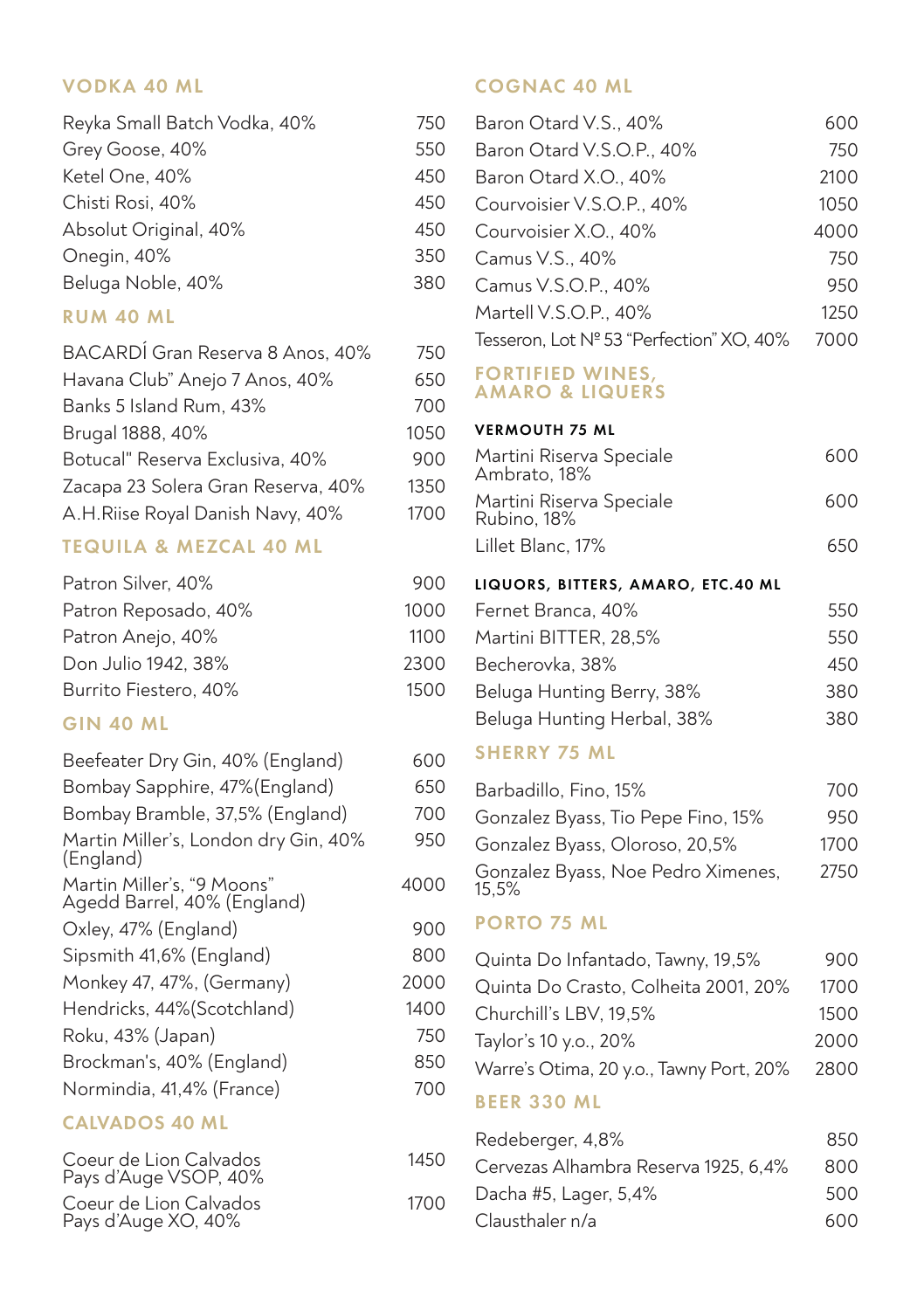# CHINESE TEA

|--|--|--|--|--|--|--|--|--|--|

| Long Jing                      | 500 ml | 700 |
|--------------------------------|--------|-----|
| Moth Lu Zhu                    | 500 ml | 700 |
| <b>OOLONG</b>                  |        |     |
| Tie Guan Yin                   | 500 ml | 650 |
| Da Hong Pao Qing Xiang         | 500 ml | 850 |
| Gaba Malachite                 | 500 ml | 850 |
| Nai Xiang                      | 500 ml | 650 |
| <b>BLACK TEA</b>               |        |     |
| Assam Royal                    | 500 ml | 850 |
| <b>PUER</b>                    |        |     |
| Shu Puer                       | 500 ml | 850 |
| <b>OTHER TEAS</b>              |        |     |
| Tangerine - Ginger - Lime leaf | 500 ml | 750 |
| Russian Patterns               | 500 ml | 650 |
| <b>Buckwheat</b>               | 500 ml | 650 |
| <b>COFFEE</b>                  |        |     |
| Espresso                       | 30 ml  | 250 |
| Doppio                         | 60 ml  | 250 |
| Americano                      | 200 ml | 250 |
| Cappuccino                     | 200 ml | 370 |
| Piccolo                        | 100 ml | 250 |
| Latte                          | 250 ml | 350 |
| Flat White                     | 200 ml | 370 |
| Matcha Latte                   | 250 ml | 350 |
| Espresso Tonic                 | 200 ml | 350 |

Plant-based milk +70